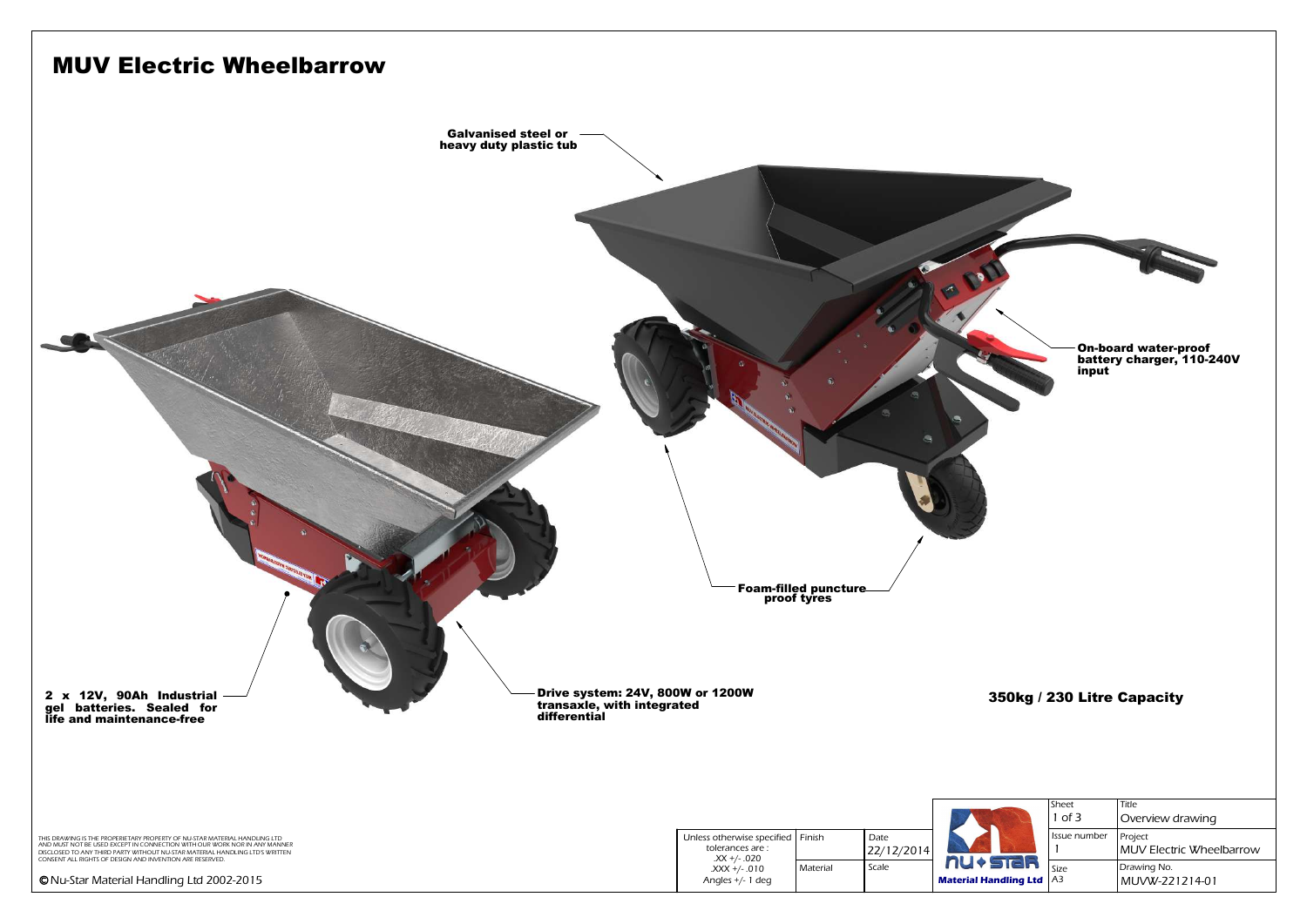

| <b>STEL</b><br><b>Indling Ltd</b> | Sheet<br>$2$ of $3$ | Title<br>Overview drawing                  |
|-----------------------------------|---------------------|--------------------------------------------|
|                                   | Issue number        | <b>Project</b><br>MUV Electric Wheelbarrow |
|                                   | Size<br>A3          | Drawing No.<br>MUVW-221214-01              |